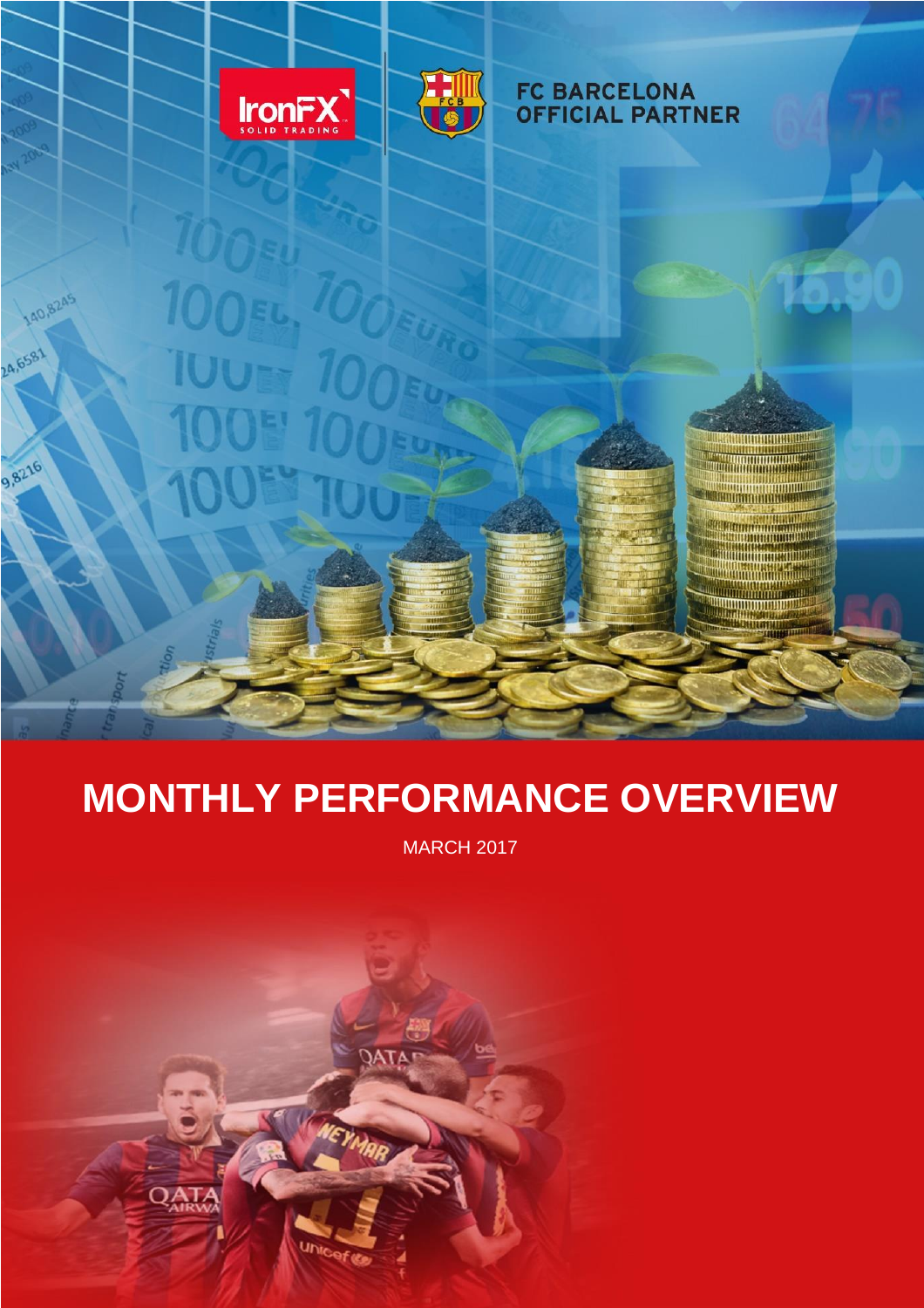

### **MARKET OVERVIEW**

The Fed rate hike, the UK PM triggering Article 50, end-of-quarter repositioning flows, and European political risks were among the key drivers of the FX market in March. The combination of strong US data and hawkish comments from several Fed members in the early days of March spurred a sharp swing in expectations towards a rate hike. The US dollar outperformed most of its major counterparts following the barrage of these remarks, as well as comments on infrastructure spending by President Trump before Congress. In the event, and to the surprise of no one, the FOMC raised interest rates by 25bps. The Fed telegraphed this hike so much that it was almost fully priced in ahead of the event. In the absence of any hawkish remarks on the future path of policy rates, investors were disappointed and sold the greenback across the board.

We managed to utilize this re-pricing as an opportunity to lock some profits and add further USD long positions to our strategies that aim to exploit yield differentials. The overall trading activity in March coincided with the end of the 1st quarter (and fiscal year end for Japan) that brought a significant wave of positioning rebalancing. The Japanese yen gained significantly against its peers, unwinding most of its post-US elections losses, while the greenback's performance has been mixed against most of its major counterparts in light of a confluence of factors. Expectations of a rate hike, Trump's call for a \$1 trillion infrastructure bill and strong US data strengthened the dollar, while the lack of hawkish hints from the Fed and the failure of Trump's administration to pass the highly-anticipated healthcare bill brought it under selling interest. Its performance against the European common currency was strong, linked to a great extent to the European political risks emanating from the French Presidential election, as well as to a Reuters report that investors over-interpreted the signals from the ECB's March policy meeting.



Elsewhere, UK PM Theresa May signed the Article 50 letter, starting the official process for "divorcing" the EU. This marks the beginning of two years of negotiations between the two sides, with sterling's forthcoming direction likely to be determined to a large extent by headlines around the negotiations, especially on the subject of trade. As mentioned in last month's letter, we view GBP as oversold and expect it to gain, especially against the EUR. Our view is based on the looming political risks in Eurozone, and that the "Brexit" negotiations could prove more uncertain and hurtful for the EUR than the pound. Given that much of the "hard Brexit" rhetoric may already be priced into the battered pound, we believe that the political risks surrounding GBP may be asymmetrical. Against this background, any signs that PM May will aim to keep the UK closer to Europe than is currently priced in, could support our view to add long-GBP to our portfolios.

The main risks to our view that could push sterling lower, would be signs that the UK is likely to end up with no free trade agreement. Additionally, the pound could experience further downside if the market shifts away from expecting a BoE hike, due to BoE members being more tolerant of inflation overshooting the Bank's target or the likelihood that further stimulus is needed to support a potential slowdown of the economy. On balance, we prefer to maintain our main positioning against market volatility and tactical long USD that we could build up depending on how hiking expectations evolve.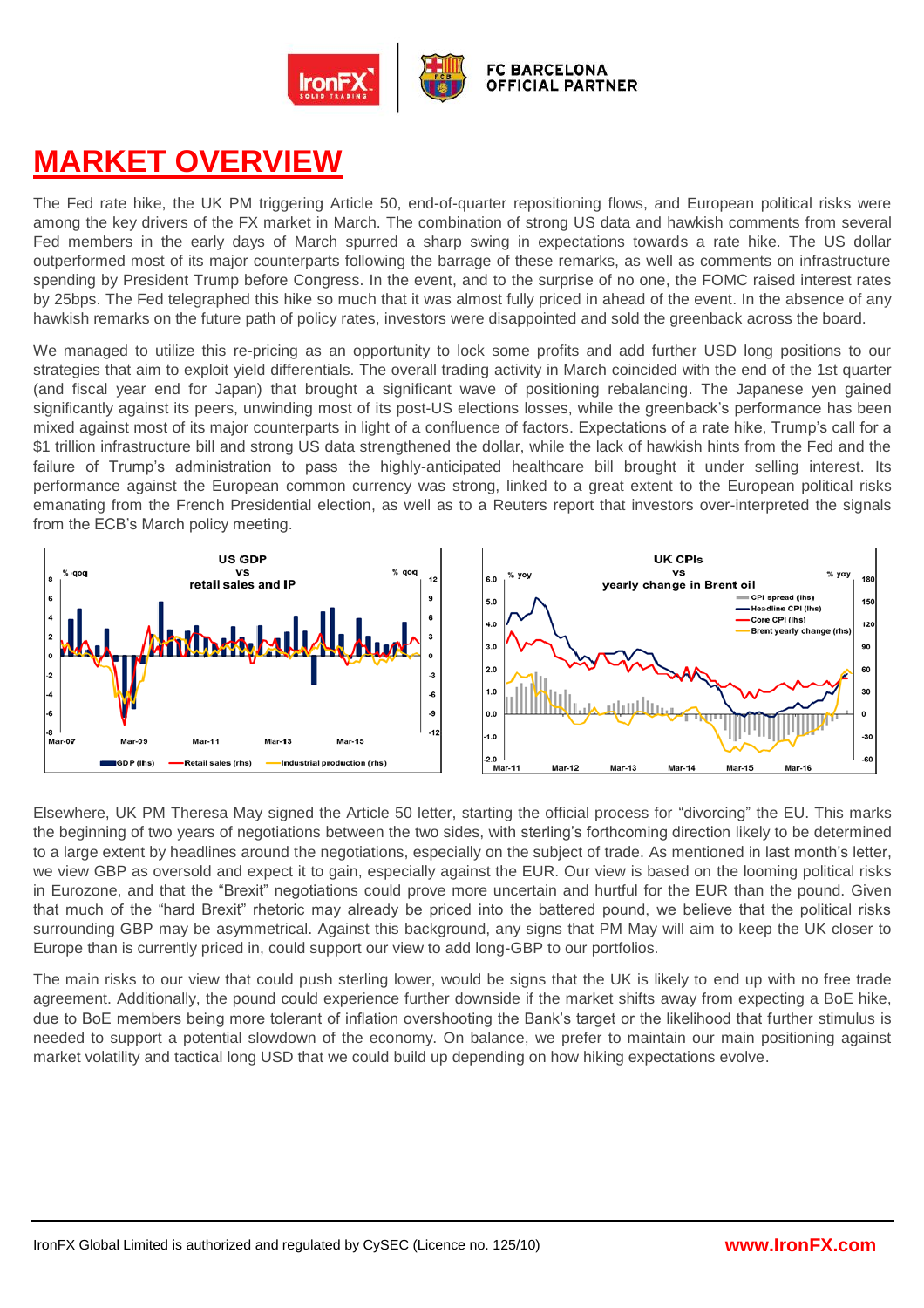



**PERFORMANCE OVER**<br>**12-MONTH** 



**OVERALL RETURN SINCE INCEPTION**



The Hybrid Strategy is an advanced trading strategy with medium-term timeframes based on fundamental and technical analysis. We combine our knowledge and expertise of the markets to take decisions depending on the prevailing global economic conditions and important technical levels. We seek to identify price movements through the use of a proprietary blend using, but not limited to the following: Economic news, options expirations, technical support and resistance levels, moving averages (50, 100, 200), Relative Strength Index and MACD (Moving Average Convergence Divergence) amongst others.

#### **PORTFOLIO DETAILS**

**Launch date:** 01.06.2015 **Max drawdown:** 9.2%<br> **ee per month:** 0.167% **Subscription:** Daily **Management fee per month:** 0.167<br>**Performance fee**<sup>2</sup>: 30% **Performance fee<sup>2</sup>**

**Redemption:** 5 days' notice

### **STRATEGY PERFORMANCE TO DATE**





| 2017                                 | <b>JAN</b> | <b>FEB</b> | <b>MAR</b>           |            | <b>YTD</b><br>Return | <b>AVG</b><br>Return |                   |            |            |            |            |                      |                        |                      |  |
|--------------------------------------|------------|------------|----------------------|------------|----------------------|----------------------|-------------------|------------|------------|------------|------------|----------------------|------------------------|----------------------|--|
| HYBRID <sup>1</sup>                  | 4.45%      | 7.5%       | 3.4%                 |            | 15.35%               | 5.1%                 |                   |            |            |            |            |                      |                        |                      |  |
| Benchmark <sup>3</sup>               | 1.34%      | 1.09%      | n/a                  |            | 2.4%                 | 1.2%                 |                   |            |            |            |            |                      |                        |                      |  |
| <b>Performance</b><br>over benchmark | 3.1%       | 6.4%       | n/a                  |            | 12.9%                |                      |                   |            |            |            |            |                      |                        |                      |  |
| 2016                                 | <b>JAN</b> | <b>FEB</b> | <b>MAR</b>           | <b>APR</b> | <b>MAY</b>           | <b>JUN</b>           | <b>JUL</b>        | <b>AUG</b> | <b>SEP</b> | <b>OCT</b> | <b>NOV</b> | <b>DEC</b>           | <b>YTD</b><br>Return   | <b>AVG</b><br>Return |  |
| HYBRID <sup>1</sup>                  | 2.29%      | $-0.77%$   | 4.39%                | $-3.4%$    | 5.82%                | 0.23%                | 5.58%             | 0.28%      | 3.3%       | 1.19%      | $-7.30%$   | $-6.1%$              | 5.5%                   | 0.46%                |  |
| Benchmark <sup>3</sup>               | 2.99%      | $-0.36%$   | 2.49%                | 1.08%      | 0.65%                | $-0.02%$             | 2.06%             | 0.72%      | 0.91%      | $-0.31%$   | 0.81%      | 1.13%                | 6.1%                   | 0.51%                |  |
| Performance<br>over benchmark        | 5.28%      | $-0.41%$   | 1.90%                | $-4.48%$   | 4.73%                | 0.25%                | 3.52%             | $-0.44%$   | 2.39%      | 1.5%       | $-8.11%$   | $-7.23%$             | $-0.66\%$ <sup>4</sup> | $-0.06%$             |  |
| 2015                                 | <b>JUN</b> |            | <b>JUL</b>           | <b>AUG</b> |                      | <b>SEPT</b>          |                   | <b>OCT</b> | <b>NOV</b> |            | <b>DEC</b> | <b>YTD</b><br>Return |                        | <b>AVG</b><br>Return |  |
| <b>HYBRID1</b>                       | 1.62%      |            | 4.04%                | 0.72%      |                      |                      | 1.04%<br>$-1.44%$ |            | 4.26%      | 0.66%      |            | 10.90%               |                        | 1.56%                |  |
| Benchmark <sup>3</sup>               | $-1.09%$   |            | $-0.55%$<br>$-2.50%$ |            |                      | $-1.69%$             | 2.22%             |            | 0.22%      |            | $-0.84%$   |                      | $-4.23%$               | $-0.60%$             |  |
| <b>Performance</b><br>over benchmark | 2.71%      |            | 4.59%<br>3.22%       |            | 2.73%                | $-3.66%$             |                   | 4.04%      |            | 1.50%      |            | 15.13%               | 2.16%                  |                      |  |

**AVG**

2 *For the performance fee high-water mark is used*

-

<sup>1</sup> *Actual customer returns will likely vary from the strategy's returns shown due to number of conditions such as, but not limited to, time of investment, currency, fees,*  execution broker, etc. The strategy return is based on an average return of all clients under the specific strategy. Past performance is not an indicator and does not *guarantee or predict future performance.*

<sup>3</sup> *You can find the benchmark in this link: http://www.barclayhedge.com/research/indices/ghs/Hedge\_Fund\_Index.html*

<sup>4</sup> *YTD return is compared with the February benchmark due to the delay in releasing the benchmark data*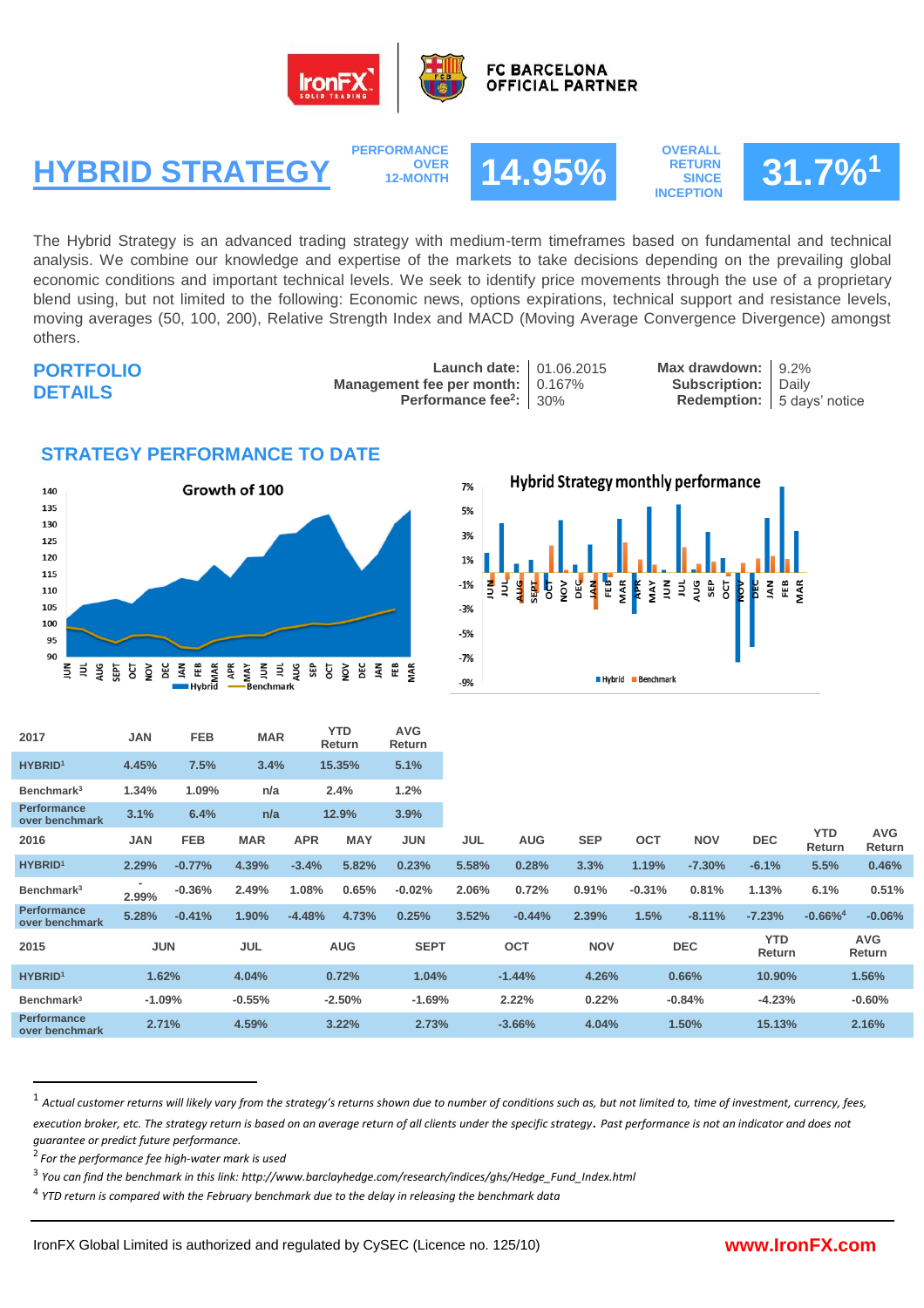

#### **MARCH HYBRID STRATEGY UPDATE**

The Hybrid strategy finished with a strong positive performance in March, as we managed to capitalize some gains from the bi-directional USD movement. Elevated expectations of a rate hike along with Trump's call for a \$1 trillion infrastructure bill and strong US data in the early days of the months, strengthened the dollar and added to this strategy's gains. Meanwhile, the lack of hawkish hints from the Fed and the failure of Trump's administration to pass the highly-anticipated healthcare bill brought it under selling interest and gave us an opportunity to reposition on tactical USD-long trades. On balance, we managed to recover most of our recent beatings following the erratic market behavior in the aftermath of the US elections, and position ourselves to a neutral and flexible portfolio. We are ready and liquid enough to exploit upcoming opportunities. We believe that the market has the prospect for a broad-based USD appreciation from the current levels, if the FOMC members hint further hikes in the foreseeable future.

#### **EXPOSURE ANALYSIS**

IronFX Portfolio Management's Hybrid Strategy is traded on leveraged instruments, primarily on currency pairs such as EUR/USD, GBP/USD, USD/JPY, AUD/USD, USD/CAD, NZD/USD, GBP/JPY, EUR/JPY, EUR/GBP, GBP/CAD, USD/CHF and at times AUD/JPY. However, IronFX Portfolio Management reserves the right to add and remove any currency pair we deem to be either beneficial or harmful to the strategy.

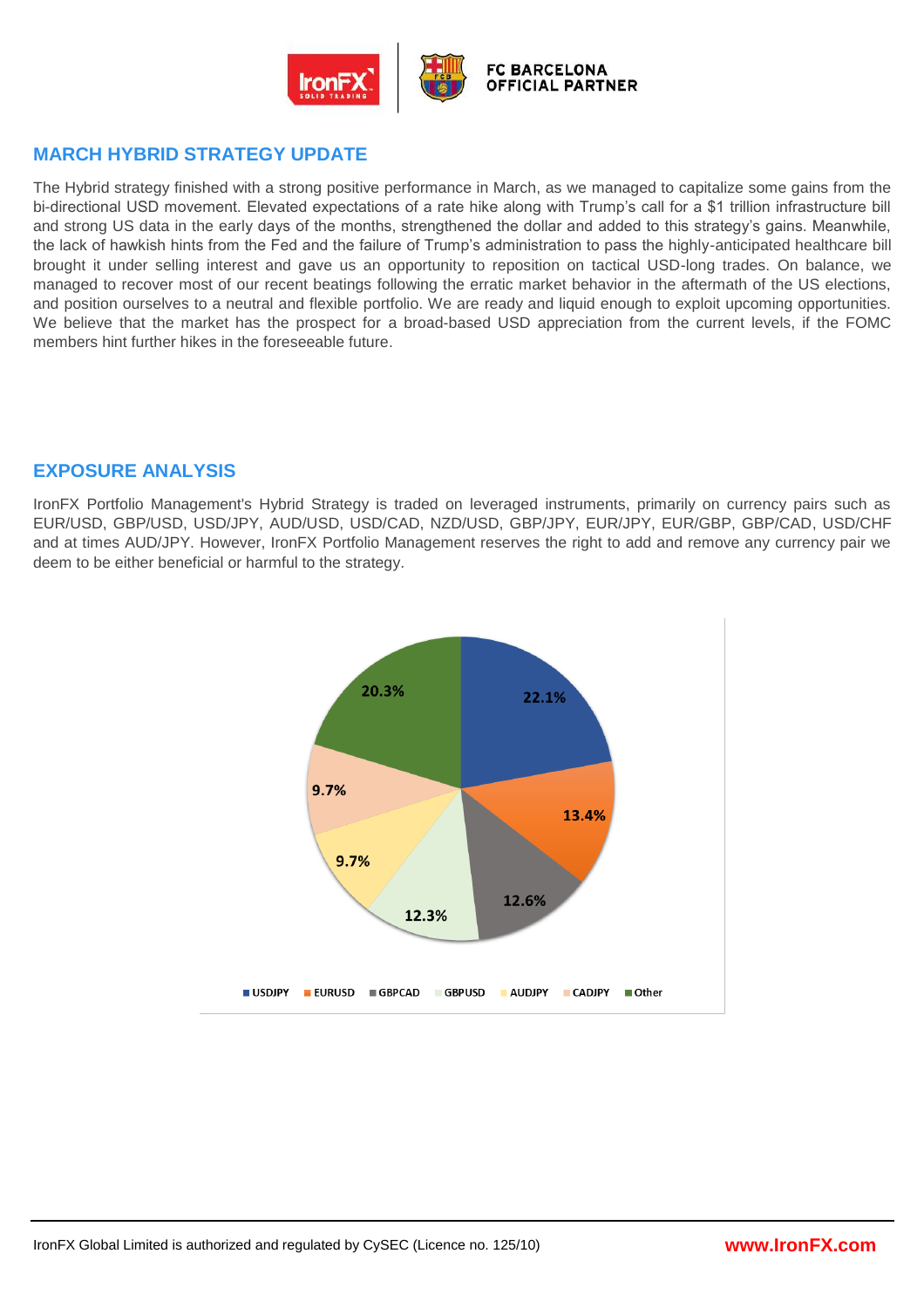



**PERFORMANCE OVER**<br>12-MONTH



**OVERALL RETURN SINCE INCEPTION**



The Dynamic Strategy is an algorithmic and high-frequency trading strategy based primarily on technical indicators. We use an advanced, computerized trading infrastructure to execute a high volume of trades within short to medium-term timeframes. The key technical indicators we use are, modified Ichimoku Kinko Hyo and correlation matrix, among others.

| <b>PORTFOLIO</b> |
|------------------|
| <b>DETAILS</b>   |

**Launch date:** 01.05.2015 **Max drawdown:** 11.8%<br>**Management fee:** 0.0% **Subscription:** Daily **Performance fee<sup>6</sup>**

|                                               | h date: 01.05.2 |
|-----------------------------------------------|-----------------|
| $ent$ fee: $0.0\%$                            |                 |
| $\mathbf{A}$ foot $\mathbf{B}$ = $\mathbf{A}$ |                 |

**Subscription:** 

**Redemption:** 5 days' notice

#### **STRATEGY PERFORMANCE TO DATE**



**Dynamic Strategy monthly performance** 70% 60% 50% 40% 30% 20% 10% 0% 봄 록 定  $\frac{5}{9}$  $-10%$  $-20%$  $-30%$  $-40%$ Dynamic Benchmark

| 2017                                 | JAN        | <b>FEB</b> |            | <b>MAR</b> | YTD <sup>7</sup><br>Return |            | <b>AVG</b><br>Return |            |            |            |            |                      |                      |                      |
|--------------------------------------|------------|------------|------------|------------|----------------------------|------------|----------------------|------------|------------|------------|------------|----------------------|----------------------|----------------------|
| <b>DYNAMIC<sup>4</sup></b>           | 5.3%       | 6.4%       |            | 2.2%       | 13.9%                      |            | 4.6%                 |            |            |            |            |                      |                      |                      |
| Benchmark <sup>8</sup>               | 1.34%      | 1.09%      |            | n/a        | 2.4%                       |            | 1.2%                 |            |            |            |            |                      |                      |                      |
| <b>Performance</b><br>over benchmark | 3.9%       | 5.3%       |            | n/a        | 11.5%                      |            | 3.4%                 |            |            |            |            |                      |                      |                      |
| 2016                                 | <b>JAN</b> | <b>FEB</b> | <b>MAR</b> | <b>APR</b> | <b>MAY</b>                 | <b>JUN</b> | JUL                  | <b>AUG</b> | <b>SEP</b> | <b>OCT</b> | <b>NOV</b> | <b>DEC</b>           | <b>YTD</b><br>Return | <b>AVG</b><br>Return |
| <b>DYNAMIC<sup>4</sup></b>           | 7.4%       | $-4.08%$   | 0.04%      | $-5.1%$    | 1.58%                      | $-11.13%$  | 11.0%                | $-0.47%$   | 12.4%      | $-10.3%$   | $-24.1%$   | $-33%$               | $-55.75%$            | $-4.65%$             |
| Benchmark <sup>3</sup>               | $-2.99%$   | $-0.36%$   | 2.49%      | 1.08%      | 0.65%                      | $-0.02%$   | 2.06%                | 0.72%      | 0.9%       | $-0.3%$    | 0.81%      | 1.13%                | 6.17%                | 0.5%                 |
| <b>Performance</b><br>over benchmark | 10.39%     | $-3.72%$   | $-2.45%$   | $-6.18%$   | 0.93%                      | $-11.11%$  | 8.95%                | $-1.19%$   | 11.5%      | $-10%$     | $-24.9%$   | $-34.1%$             | $-61.9%$             | $-5.1%$              |
| 2015                                 | <b>MAY</b> | <b>JUN</b> |            | <b>JUL</b> |                            | <b>AUG</b> | <b>SEPT</b>          | <b>OCT</b> |            | <b>NOV</b> | <b>DEC</b> | <b>YTD</b><br>Return |                      | <b>AVG</b><br>Return |
| <b>DYNAMIC<sup>4</sup></b>           | 14.75%     | $-5.03%$   |            | 12.42%     | 3.63%                      |            | 35.81%               | 7.66%      |            | 43.87%     | 57.36%     | 170.47%              |                      | 21.31%               |
| Benchmark <sup>3</sup>               | 0.81%      | $-1.09%$   |            | $-0.55%$   | $-2.50%$                   |            | $-1.69%$             | 2.22%      |            | 0.22%      | $-0.84%$   | $-3.17%$             |                      | $-0.40%$             |
| <b>Performance</b><br>over benchmark | 13.94%     |            | $-3.94%$   | 12.97%     |                            | 6.13%      | 37.50%               | 5.44%      |            | 43.65%     | 58.20%     | 173.64%              |                      | 21.71%               |

**.** 

<sup>&</sup>lt;sup>5</sup> Each client's account under Portfolio Management services is traded on a standalone basis and separately to others and is based, amongst other factors, on the amount *deposited in each account as well as the timing of the investment. As a result, the return presented in the graphs and tables above does not represent the actual return of each account but an approximation of the return of the overall strategy.*

<sup>6</sup> *For the performance fee high-water mark is used.*

<sup>7</sup> *YTD return is compared with the February benchmark due to the delay in releasing the benchmark data*

<sup>8</sup> *You can find the benchmark in this link: http://www.barclayhedge.com/research/indices/ghs/Hedge\_Fund\_Index.html*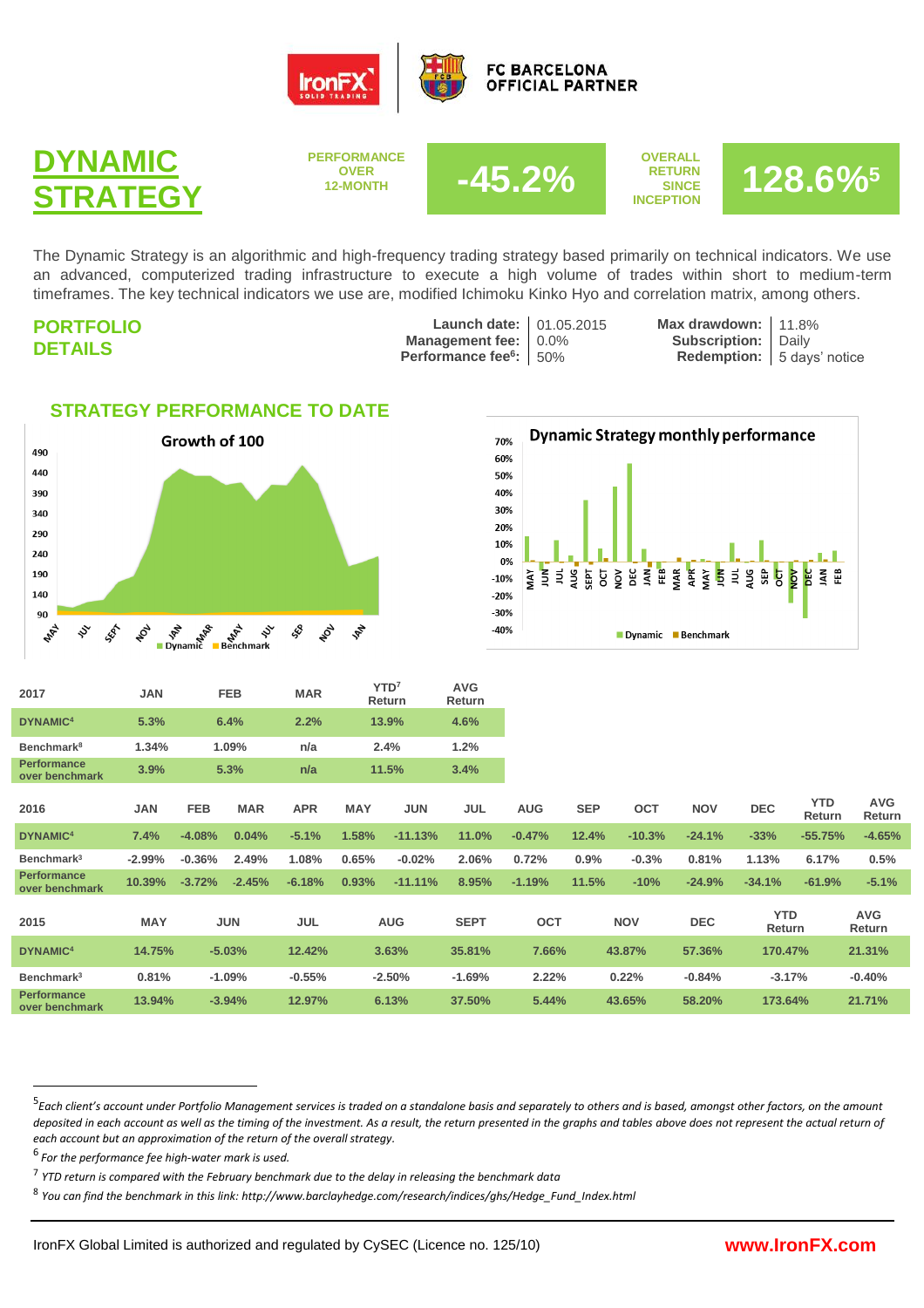

#### **MARCH DYNAMIC STRATEGY UPDATE**

The Dynamic strategy finished March with a positive return. Even though we still haven't managed to recover our recent market beatings, Dynamic strategy has showed solid results in the first quarter of the year and has the prospect to continue adding value to the clients under this strategy. The return of markets to a more rational behavior has helped our algorithmic high-frequency strategy to exploit market opportunities and to build-up profitable trades. We continue to make necessary adjustments and improvements to our strategy, in order to make it resilient in turbulent times. Going forward, we have a very challenging and uncertain environment ahead of us and we believe that the recent adjustments we did to this strategy, could prove robust to overcome market gyrations.

#### **EXPOSURE ANALYSIS**

IronFX Portfolio Management's Dynamic Strategy is traded on leveraged instruments, primarily on currency pairs such as EUR/USD, GBP/USD, USD/JPY, and EUR/JPY. However, IronFX Portfolio Management reserves the right to add and remove any currency pair we deem to be either beneficial or harmful to the strategy.

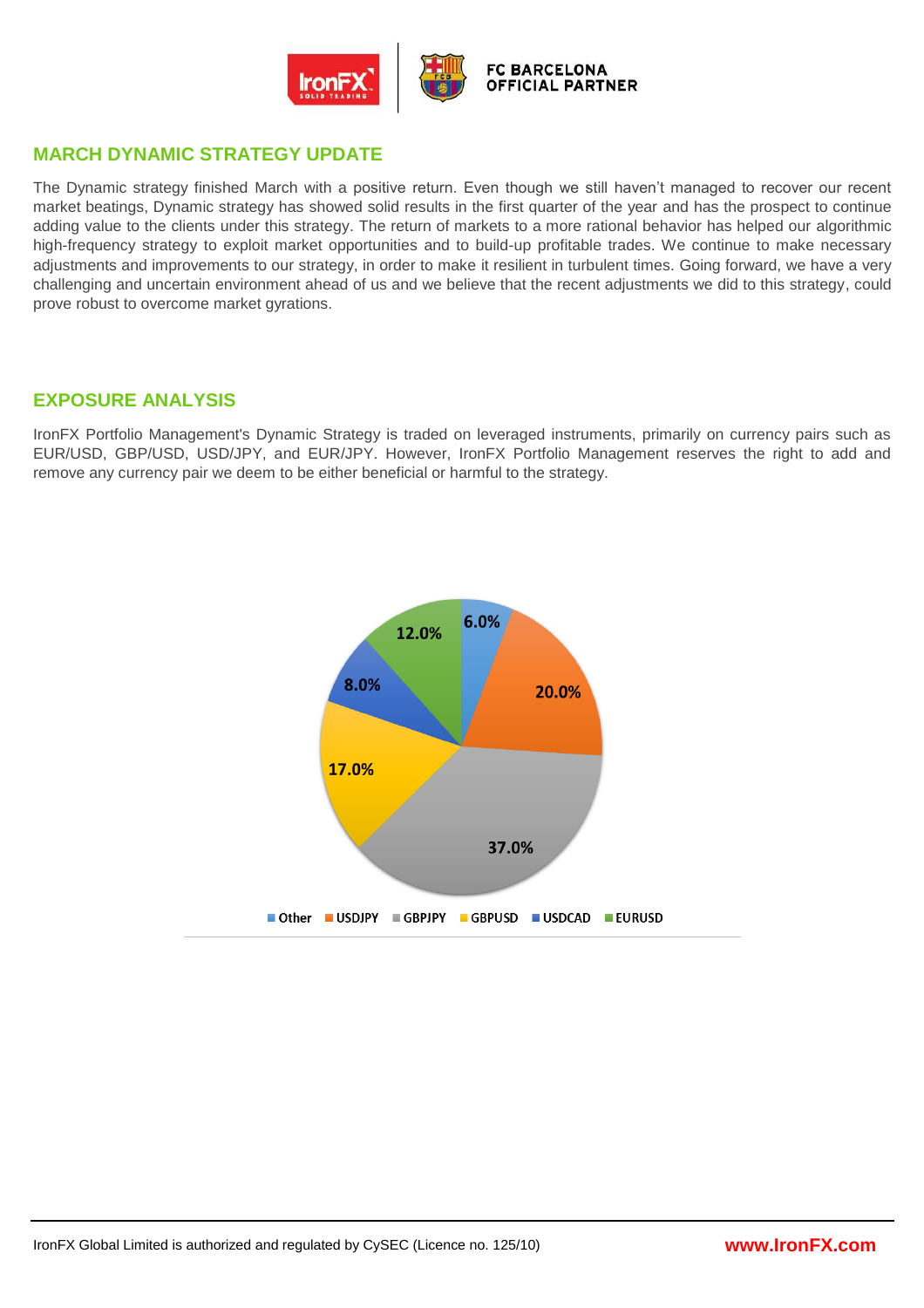

## **ALPHA GROWTH STRATEGY**

**OVERALL RETURN SINCE INCEPTION**



Alpha Growth is a diversified strategy investing in full spectrum of opportunities from event-driven trades to more technical oriented trades. The objective of the strategy is to achieve maximum performance, consistent with capital growth and prudent investment management. The core part of the strategy concentrates in the pool of major currency pairs, while the remaining of the exposure is in minors and exotic currencies. Alpha Growth takes advantage of market momentum to generate attractive risk-adjusted returns.

#### **PORTFOLIO DETAILS**

**Launch date:** 16.08.2016 **Max drawdown: 3.5%**<br> **agement fee:** 0.167% **Subscription:** Daily **Management fee:** 0.167 % **Subscription:** Daily<br> **Performance fee<sup>10</sup>:** 30% **Redemption:** 5 day **Performance fee<sup>10</sup>: Min. Initial Investment:** 50K USD 30%

**Redemption:** 5 days' notice



-Benchmark

Alpha Growth

#### **STRATEGY PERFORMANCE TO DATE**



| 2017                                 | <b>JAN</b> | <b>FEB</b> | <b>MAR</b> | <b>YTD</b><br>Return | <b>AVG</b><br><b>Return</b> |                         |                       |  |
|--------------------------------------|------------|------------|------------|----------------------|-----------------------------|-------------------------|-----------------------|--|
| Alpha Growth <sup>7</sup>            | $-0.98%$   | 0.04%      | $-0.3%$    | $-1.2%$              | $-0.4%$                     |                         |                       |  |
| Benchmark <sup>11</sup>              | 1.34%      | 1.09%      | n/a        | 2.4%                 | 1.22                        |                         |                       |  |
| <b>Performance</b><br>over benchmark | $-2.3%$    | $-1.05%$   | n/a        | $-3.6%$              | $-1.6%$                     |                         |                       |  |
| 2016                                 | <b>AUG</b> | <b>SEP</b> | <b>OCT</b> | <b>NOV</b>           | <b>DEC</b>                  | <b>YTD</b><br>Return    | <b>AVG</b><br>Return  |  |
| Alpha Growth <sup>7</sup>            | 0.28%      | 5.4%       | 0.87%      | $-4.3%$              | $-4.2%$                     | $-1.95%$                | $-0.39%$              |  |
| <b>Benchmark</b>                     | 0.72%      | 0.91       | $-0.31%$   | 0.81%                | 1.13%                       | 2.13%                   | 3.26%                 |  |
| <b>Performance</b><br>over benchmark | $-0.44%$   | 4.49%      | 1.18%      | $-5.15%$             | $-5.1%$                     | $-1.04\%$ <sup>12</sup> | $-5.1\%$ <sup>8</sup> |  |

**.** 

<sup>&</sup>lt;sup>9</sup> Actual customer returns will likely vary from the strategy's returns shown due to number of conditions such as, but not limited to, time of investment, currency, fees, execution broker, etc. The strategy return is based on an average return of all clients under the specific strategy. Past performance is not an indicator and does not *guarantee or predict future performance.*

<sup>10</sup> *For the performance fee high-water mark is used.*

<sup>11</sup> *You can find the benchmark in this link:http://www.barclayhedge.com/research/indices/ghs/Hedge\_Fund\_Index.html*

<sup>12</sup> *YTD return is compared with the February benchmark due to the delay in releasing the benchmark data*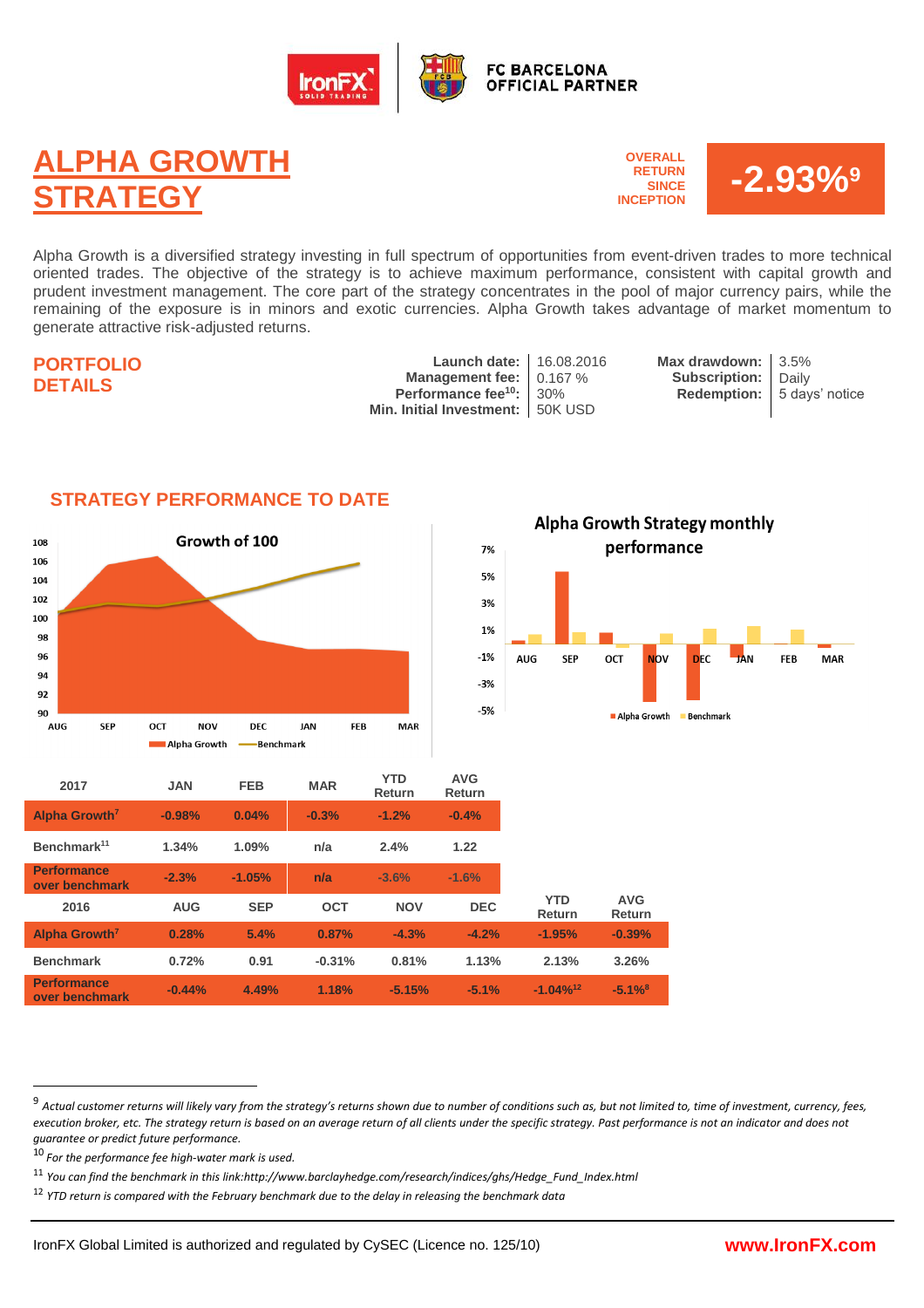

#### **MARCH ALPHA GROWTH STRATEGY UPDATE**

Alpha Growth strategy finished with a small negative return in March, hit by the broad-based appreciation of the Japanese yen. Repatriation flows, supported by few key risk-off events, caused the JPY to strengthen against its peers and to erase the early month gains of this strategy. A key future of this strategy is its ability to quickly transition between positions in major and minor FX pairs and trading styles. However, the flows didn't followed a pattern and ignored several technical levels, which as a result had a deteriorating impact on the strategy's overall performance. Given that Alpha Growth uses a systematic investment process that focuses on smart weight allocation techniques and diversification over a large number of positions, we expect this strategy to gather momentum again in the following months and regain its lost glamour.

#### **EXPOSURE ANALYSIS**

IronFX Portfolio Management's Alpha Growth Strategy is traded on leveraged instruments, primarily on currency pairs such as EUR/USD, GBP/USD, USD/JPY, NZD/USD, AUD/JPY and EUR/JPY. However, IronFX Portfolio Management reserves the right to add and remove any currency pair we deem to be either beneficial or harmful to the strategy.